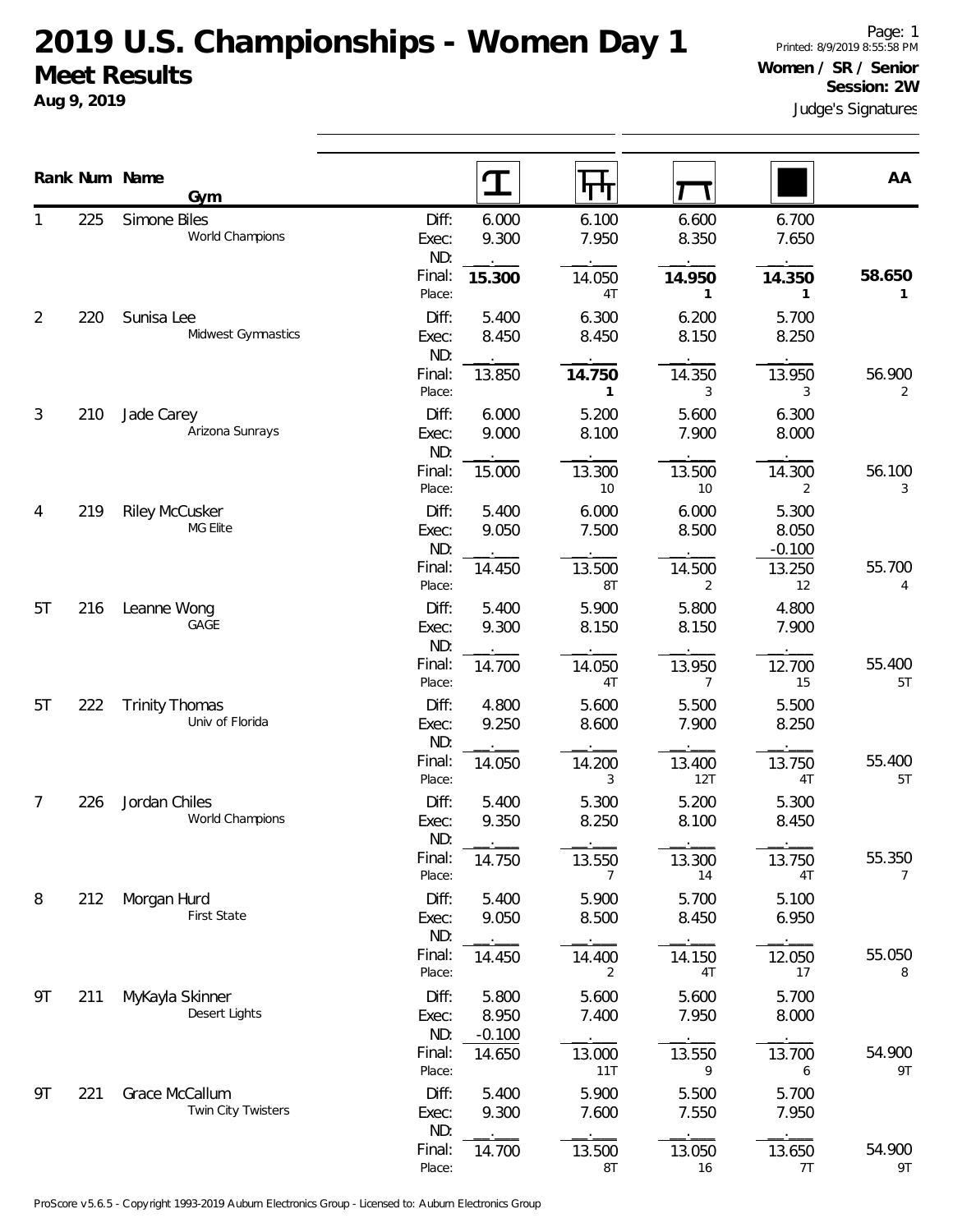## **2019 U.S. Championships - Women Day 1 Meet Results Aug 9, 2019**

|    |     | Rank Num Name<br>Gym |        |        |        |
|----|-----|----------------------|--------|--------|--------|
| 11 | 214 | Kara Eaker           | Diff:  | 4.800  | 5.500  |
|    |     | GAGE                 | Exec:  | 8.850  | 8.100  |
|    |     |                      | ND:    |        |        |
|    |     |                      | Final: | 13.650 | 13.600 |

ProScore v5.6.5 - Copyright 1993-2019 Auburn Electronics Group - Licensed to: Auburn Electronics Group

|    |     | Rank Num Name<br>Gym                |                                                     | T                                    | ┞┯╀┰                                 |                                      |                                            | AA                 |
|----|-----|-------------------------------------|-----------------------------------------------------|--------------------------------------|--------------------------------------|--------------------------------------|--------------------------------------------|--------------------|
| 11 | 214 | Kara Eaker<br>GAGE                  | Diff:<br>Exec:<br>ND:<br>Final:                     | 4.800<br>8.850<br>13.650             | 5.500<br>8.100<br>13.600             | 6.600<br>7.150<br>13.750             | 5.400<br>8.250<br>13.650                   | 54.650             |
| 12 | 224 | <b>Emily Lee</b><br>West Valley     | Place:<br>Diff:<br>Exec:<br>ND:<br>Final:           | 5.400<br>8.850<br>$-0.100$<br>14.150 | 6<br>5.300<br>7.350<br>12.650        | 8<br>5.800<br>8.350<br>14.150        | 7T<br>5.400<br>8.250<br>$-0.100$<br>13.550 | 11<br>54.500       |
| 13 | 213 | Shilese Jones<br>Future Gym Acad    | Place:<br>Diff:<br>Exec:<br>ND:<br>Final:<br>Place: | 5.400<br>9.250<br>14.650             | 14<br>5.600<br>7.250<br>12.850<br>13 | 4T<br>5.700<br>7.750<br>13.450<br>11 | 9T<br>5.000<br>7.850<br>12.850<br>14       | 12<br>53.800<br>13 |
| 14 | 215 | Aleah Finnegan<br>GAGE              | Diff:<br>Exec:<br>ND:<br>Final:<br>Place:           | 5.400<br>9.200<br>$-0.100$<br>14.500 | 4.900<br>7.100<br>12.000<br>15       | 5.000<br>8.200<br>13.200<br>15       | 5.400<br>8.150<br>13.550<br>9T             | 53.250<br>14       |
| 15 | 218 | <b>Faith Torrez</b><br>Legacy Elite | Diff:<br>Exec:<br>ND:                               | 5.400<br>9.200                       | 5.200<br>6.300                       | 5.800<br>8.250                       | 5.200<br>7.800                             | 53.150             |
| 16 | 217 | Gabby Perea<br>Legacy Elite         | Final:<br>Place:<br>Diff:<br>Exec:<br>ND:           | 14.600<br>4.400<br>8.750             | 11.500<br>16<br>5.700<br>7.300       | 14.050<br>6<br>5.400<br>7.400        | 13.000<br>13<br>5.300<br>8.150             | 15                 |
| 17 | 223 | Sloane Blakely<br><b>WOGA</b>       | Final:<br>Place:<br>Diff:<br>Exec:                  | 13.150<br>4.800<br>9.100             | 13.000<br>11T                        | 12.800<br>17<br>5.600<br>7.800       | 13.450<br>11<br>5.200<br>7.650             | 52.400<br>16       |
|    |     |                                     | ND:<br>Final:<br>Place:                             | 13.900                               | 17                                   | 13.400<br>12T                        | $-0.200$<br>12.650<br>16                   | 39.950<br>17       |